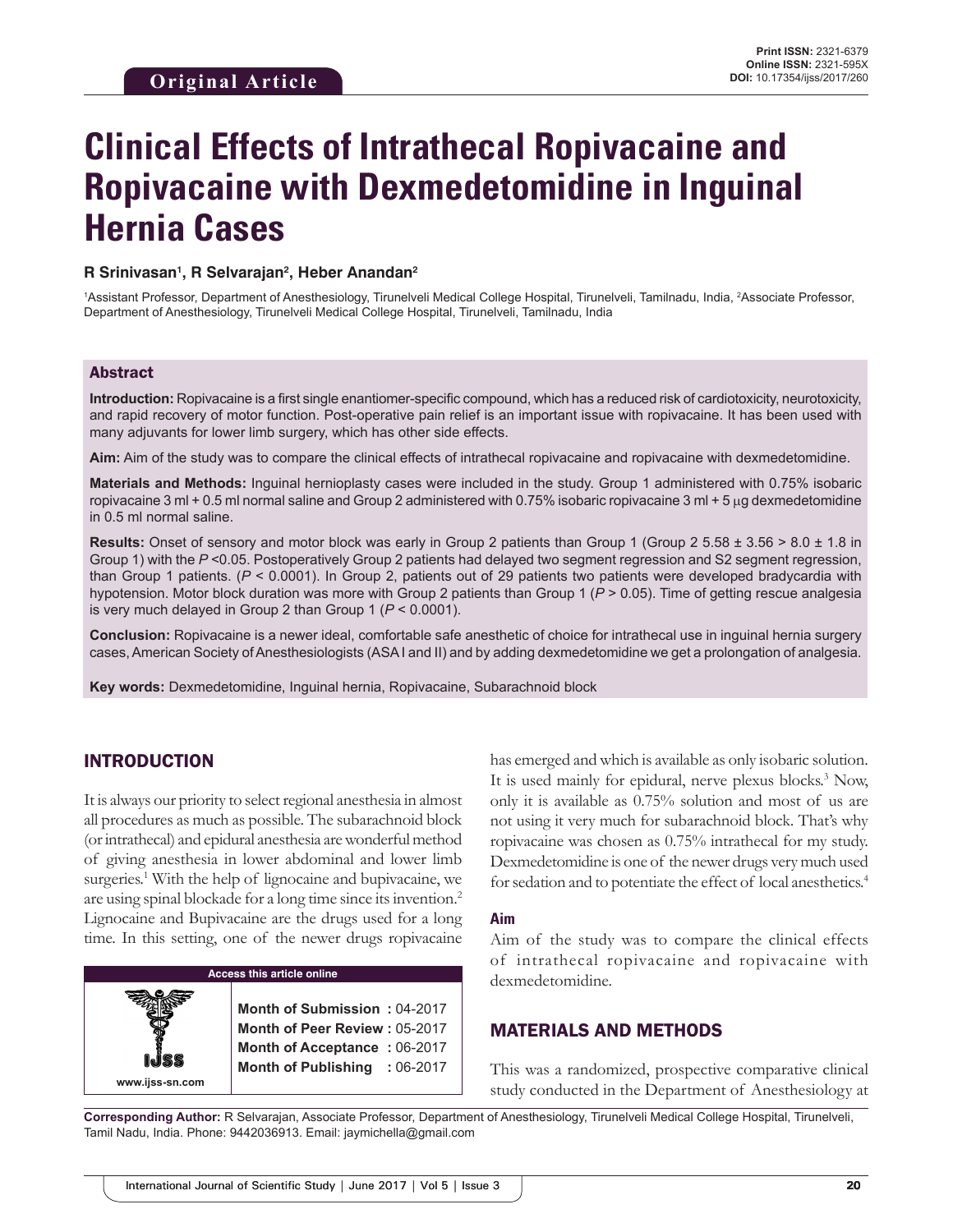Tirunelveli Medical College Hospital, Tirunelveli, Tamil Nadu, India.

## **Inclusion Criteria**

Age between 30 and 60 years and only male cases, American Society of Anesthesiologists (ASA I and II) cases, weight 40-65 kg, elective surgeries (inguinal hernioplasty).

## **Exclusion Criteria**

Patient refusal, known allergy, coagulopathy, patient on β blockers, long-term analgesic therapy, drugs which are known to interact with study drugs. Spinal administration of drug mixture: Group 1 administered with 0.75% isobaric ropivacaine  $3 \text{ ml} + 0.5 \text{ ml}$  normal saline and Group 2 administered with 0.75% isobaric ropivacaine  $3 \text{ ml} + 5 \mu$ g dexmedetomidine in 0.5 ml normal saline.

# RESULTS

The two groups were matched in respect of their demographic characteristics such as age and weight. The baseline clinical variables such as ASA grade, pulse rate (PR), systolic blood pressure (SBP), diastolic blood pressure (DBP), sensory, and motor block were matched between the two groups (Table 1).

The two groups were not significantly differed in respect of their mean ages (45.1  $\pm$  8.6 = 45.0  $\pm$  4.9). Similarly, they were also not significantly differed between the mean weights of two groups  $(51.3 \pm 5.3 \approx 49.6 \pm 4.0 \text{ and}$ *P* > 0.05) (Table 1).

The baseline PR, SBP, and DBP were matched and shown in Table 3. The mean PRs between the two groups were not statistically significant (86.9  $\pm$  8.9  $\approx$  84.5  $\pm$  9.3 and  $P > 0.05$ ). The mean SBPs between the two groups were not statistically significant (121.3  $\pm$  8.3  $\approx$  120.3  $\pm$  5.9 and  $P > 0.05$ ). The mean DBPs between the two groups were not statistically significant (78.6  $\pm$  4.4  $\approx$  79.3  $\pm$  2.6 and *P* > 0.05) (Table 2).

Baseline sensory block between the two groups was not significant ( $P > 0.05$ ) (Table 3).

Table 4 describes the baseline ASA grade between the two groups. The two groups were not significantly differed between them  $(P > 0.05)$ .

The two groups namely ropivacaine (Group 1) and ropivacaine and dexmedetomidine (Group 2) were not significantly differed at baseline, and hence they were comparable during and after surgery.

The two groups were compared during and after surgery to study the effectiveness of two drugs at different intervals in respect of sensory and motor blocks on set. The mean onset of sensory blocks between the two groups was statistically significant ( $P \leq 0.0001$ ). The mean onset of Motor blocks between the two groups was statistically significant  $(P < 0.0001)$  (Table 5).

Table 6 shows the PR at different interval starting from 3 min to 8 h. From 3 min to 2 h, there was no significant

| Table 1: Comparison of age between 2 groups |                |                    |  |
|---------------------------------------------|----------------|--------------------|--|
| Age (years)                                 |                | $N$ (%)            |  |
|                                             | Group 1        | Group <sub>2</sub> |  |
| 30-39                                       | 10(34.5)       | 5(17.2)            |  |
| 40-49                                       | 6(20.7)        | 17(58.6)           |  |
| 50-59                                       | 13(44.8)       | 7(24.2)            |  |
| Total                                       | 29 (100.0)     | 29 (100.0)         |  |
| Mean±SD                                     | $45.1 \pm 8.6$ | 45.0±4.9           |  |

SD: Standard deviation

# **Table 2: Comparison of base line PR, SBP, and DBP between two groups**

| <b>Variables</b> |                 | <b>Mean±SD</b>  |       |
|------------------|-----------------|-----------------|-------|
|                  | Group 1         | Group 2         |       |
| <b>PR</b>        | $86.9{\pm}8.9$  | $84.5 \pm 9.3$  | >0.05 |
| <b>SBP</b>       | $121.3 \pm 8.3$ | $120.3 \pm 5.9$ | >0.05 |
| <b>DBP</b>       | 78.6±4.4        | $79.3 \pm 2.6$  | >0.05 |

PR: Pulse rate, SBP: Systolic blood pressure, DBP: Diastolic blood pressure, SD: Standard deviation

## **Table 3: Comparison of sensory level between two groups**

| <b>Sensory level</b> | Group 1 | Group <sub>2</sub> | P value |
|----------------------|---------|--------------------|---------|
| T7                   |         | 10                 | >0.05   |
| T <sub>8</sub>       | 23      | 19                 |         |
| Total                | 29      | 29                 |         |

## **Table 4: Comparison of ASA grade between two groups**

| ASA grade | Group 1 | Group <sub>2</sub> | P value |
|-----------|---------|--------------------|---------|
|           | 25      | 26                 | >0.05   |
| Π         |         |                    |         |
| Total     | 29      | 29                 |         |
|           |         |                    |         |

ASA: American Society of Anesthesiologists

# **Table 5: Onset of sensory blockade (T10) and motor blockade (2) between two groups**

| <b>Blockade</b>              | <b>Mean±SD</b>  |                 | P value  |
|------------------------------|-----------------|-----------------|----------|
|                              | Group 1         | Group 2         |          |
| Sensory                      | $8.0 \pm 1.8$   | $5.58 \pm 3.56$ | < 0.0001 |
| Motor                        | $10.14 \pm 5.2$ | $5.37 \pm 3.6$  | < 0.0001 |
| $CD = CD = 1 + 1 + 1 + 1 + $ |                 |                 |          |

SD: Standard deviation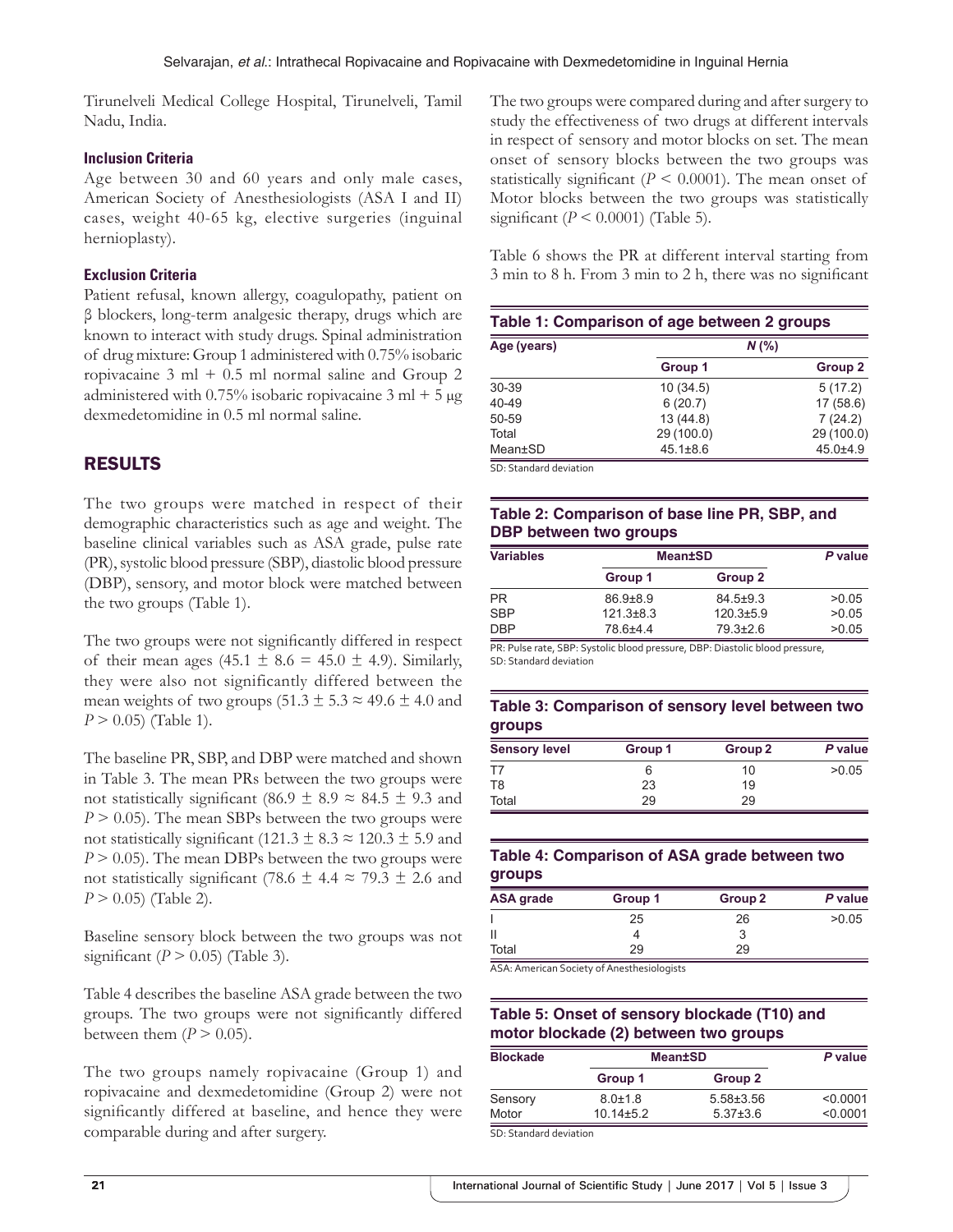difference between the two groups. At 4 h, the PR among the Group 1 subjects was significantly greater than the Group 2, and the same was attributed to the risk of rescue analgesia. At 8 h, the PR was greater in Group 2 due to the above reason.

Table 7 shows the SBP at different interval starting from 3 min to 8 h. From 3 min to 2 h, there was no significant difference between the two groups. At 4 h, the PR among the Group 1 subjects was significantly greater than the Group 2, and the same was attributed to the risk of rescue analgesia. At 8 h, the PR was greater in Group 2 due to the above reason.

Table 8 shows the DBP at different interval starting from 3 min to 8 h. From 3 min to 1 h, there was no significant difference between the two groups. At 4 h, the PR among the Group 1 subjects was significantly greater than the Group 2, and the same was attributed to the risk of rescue analgesia. At 8 h, the PR was greater in Group 2 due to the above reason.

Table 9 shows the analgesia of two groups. The mean analgesia of Group 2 was  $453.1 \pm 20.2$  and Group 1 was  $217.2 \pm 17.5$ . The Group 2 patients had a longer duration of analgesia than the Group 1 patients (453.1  $\pm$  20.2 >  $217.2 \pm 17$  and  $P \le 0.0001$ ).

Figure 1 illustrates the significance of longer duration of analgesia of Group 2 than the Group 1.

Table 10 shows the two segment regression and S2 regression of two groups. The mean two segment regression of Group 2 was  $131.7 \pm 18.2$  and Group 1 was 89.0  $\pm$  18.2. The Group 2 patients had a longer duration of two segment regression than the Group 1 patients  $(131.7 \pm 11.4 > 89.0 \pm 18.2 \text{ and } P < 0.001)$ . Similarly, S2



**Figure 1: Survival of analgesia between two groups**

#### **Table 6: Comparison of pulse rate at different interval between the two groups**

| <b>Intervals</b> | <b>Mean±SD</b>  |                  | P value  |
|------------------|-----------------|------------------|----------|
|                  | Group 1         | Group 2          |          |
| 3 min            | $91.8 \pm 13.8$ | $92.0 \pm 13.5$  | >0.05    |
| 6 min            | 89.3±13.7       | $83.4 \pm 12.9$  | >0.05    |
| $15 \text{ min}$ | 79.8±14.4       | 75.0±17.2        | >0.05    |
| $30 \text{ min}$ | $81.1 \pm 12.8$ | 76.9±14.3        | >0.05    |
| 1 <sub>h</sub>   | $82.0 + 9.0$    | $81.1 \pm 5.2$   | >0.05    |
| 2 <sub>h</sub>   | 86.3±103        | $83.9{\pm}7.3$   | >0.05    |
| 4 h              | 113.6±9.0       | 89.8±8.0         | < 0.0001 |
| 8 h              | $107.2 \pm 7.3$ | $112.3 \pm 11.3$ | < 0.05   |

SD: Standard deviation

#### **Table 7: Comparison of SBP at different interval between the two groups**

| <b>Intervals</b> | <b>Mean±SD</b>   |                 | P value  |
|------------------|------------------|-----------------|----------|
|                  | Group 1          | Group 2         |          |
| 3 min            | $121.4 + 9.8$    | $120.5 \pm 6.8$ | >0.05    |
| 6 min            | $118.9\pm8.6$    | $115.2 + 4.2$   | >0.05    |
| $15 \text{ min}$ | $111.9 \pm 10.1$ | $108.8 \pm 1.9$ | >0.05    |
| $30 \text{ min}$ | $109.0 + 9.7$    | $106.8 \pm 2.7$ | >0.05    |
| 1 <sub>h</sub>   | $111.2 \pm 6.2$  | $109.5 \pm 2.5$ | >0.05    |
| 2 <sub>h</sub>   | $112.5 \pm 5.7$  | $113.9 + 4.5$   | >0.05    |
| 4 h              | $128.3 + 4.9$    | $114.7\pm4.0$   | < 0.0001 |
| 8 h              | $117.4 \pm 5.6$  | 128.9±5.0       | < 0.05   |

SBP: Systolic blood pressure, SD: Standard deviation

### **Table 8: Comparison of DBP at different interval between the two groups**

| <b>Intervals</b> |                | <b>Mean±SD</b> | P value   |
|------------------|----------------|----------------|-----------|
|                  | Group 1        | Group 2        |           |
| 3 min            | $77.2 \pm 7.0$ | 76.9±5.4       | P > 0.05  |
| 6 min            | 75.5±6.9       | 76.6±4.8       | P > 0.05  |
| $15 \text{ min}$ | $70.0 \pm 7.6$ | $70.0 + 0.0$   | P > 0.05  |
| $30 \text{ min}$ | $71.0\pm 6.6$  | $66.6{\pm}4.8$ | P > 0.05  |
| 1 <sub>h</sub>   | 69.7±4.9       | 69.7±1.8       | P > 0.05  |
| 2 <sub>h</sub>   | 70.4±4.4       | 73.1±4.7       | P > 0.05  |
| 4 h              | 78.4±7.4       | $73.1 + 4.7$   | P < 0.001 |
| 8 h              | 73.0±6.1       | 83.4±4.8       | P<0.05    |

DBP: Diastolic blood pressure, SD: Standard deviation

#### **Table 9: Comparison of rescue analgesia between two groups**

| <b>Variable</b>        | <b>Mean±SD</b>   |            | P value  |
|------------------------|------------------|------------|----------|
|                        | Group 1          | Group 2    |          |
| Rescue analgesia       | $217.2 \pm 17.5$ | 453.1±20.2 | < 0.0001 |
| SD: Standard deviation |                  |            |          |

#### **Table 10: Comparison of two segment regression and S2 regression between the groups**

| <b>Variable</b>       | <b>Mean±SD</b>   |                  | P value  |
|-----------------------|------------------|------------------|----------|
|                       | Group 1          | Group 2          |          |
| 2 segment regression  | $89.0 \pm 18.2$  | $131.7 \pm 11.4$ | < 0.0001 |
| S2 regression         | $243.1 \pm 20.2$ | 297.9±25.3       | < 0.0001 |
| CD Ctandard deviation |                  |                  |          |

lard deviat